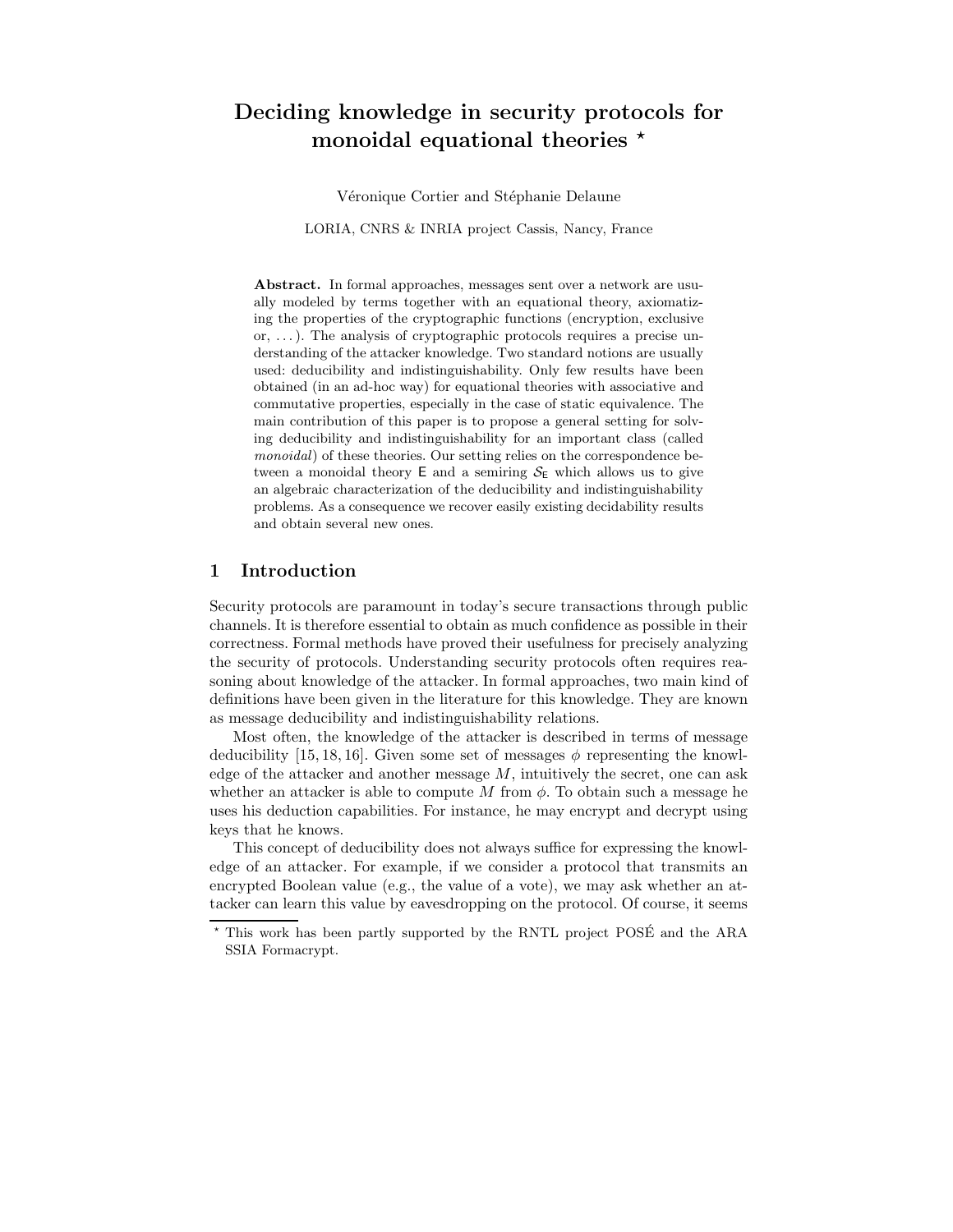#### 2 Véronique Cortier and Stéphanie Delaune

to be completely unrealistic to say that the Boolean true and false are not deducible. We need to express the fact that the two transcripts of the protocol, one running with the Boolean value true and the other one with false are indistinguishable. Besides allowing more careful formalization of secrecy properties, indistinguishability can also be used for proving the more involved notion of cryptographic indistinguishability (e.g.  $[6]$ ): two sequences of messages are cryptographically indistinguishable if their distributions are indistinguishable to any attacker, that is to any probabilistic polynomial Turing machine.

In both cases, deduction and indistinguishability apply to observations on messages at a particular point in time. They do not take into account the dynamic behavior of the protocol. For this reason the indistinguishability relation is called static equivalence. Nevertheless those relations are quite useful to reason about the dynamic behavior of a protocol. For instance, the deducibility relation is often used as a subroutine of many decision procedures [19, 8, 10]. In the applied-pi calculus framework [2], it has been shown that observational equivalence (relation which takes into account the dynamic behavior) coincides with labeled bisimulation which corresponds to checking static equivalences and some standard bisimulation conditions.

Both of these relations rely on an underlying equational theory axiomatizing the properties of the cryptographic functions (encryption, exclusive or,  $\dots$ ). Many decision procedures have been provided to decide these relations under a variety of equational theories. For instance algorithms for deduction are provided for exclusive or [10], homomorphic operators [11] and subterm theories [1]. These theories allow basic equations for functions such as encryption, decryption and digital signature. There are also results for static equivalence. For instance, a general decidability result for the class of subterm convergent equational theories is given in [1]. This class contains classical cryptographic primitives like encryption, signatures and hashes. Also in [1] some abstract conditions on the underlying equational theory are proposed to ensure decidability of deduction and static equivalence. Note that the use of this result requires checking some assumptions, which might be difficult to prove. Regarding theories with associative and commutative properties (AC), they only obtain decidability for pure AC and exclusive or. A weakness of most of these approaches is their lack of generality since each new theory requires a new proof. Homomorphic properties occur in many protocols and cannot be dealt with by a simple adaptation of the techniques that have been developed so far.

In this paper, we consider the axioms of Associativity-Commutativity (AC), Unit element (U), Nilpotency (N), Idempotency (I), homomorphism (h), and more especially the combinations of these axioms that constitute monoidal theories. We propose a general approach to handle monoidal theories that covers several cases already studied, and furthermore includes some new decidability and complexity results on homomorphic operators. Monoidal theories have been extensively studied by F. Baader and W. Nutt [17, 4, 5] who have provided a complete survey of unification in these theories. More recently, these theories have been studied in the context of security protocols. S. Delaune *et al.* have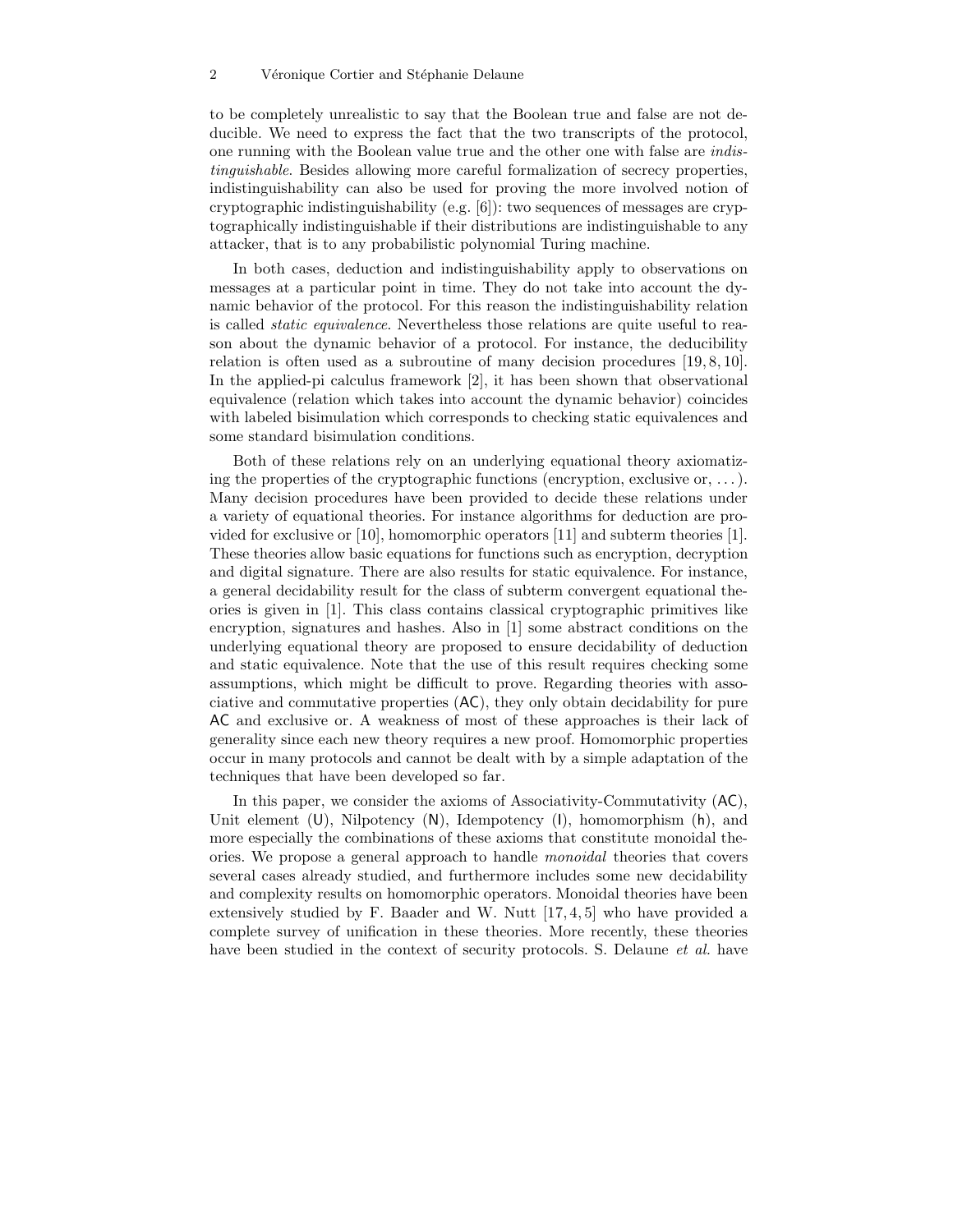shown that deduction is decidable for a subclass of monoidal equational theories, also considering active attacks [12]. However, they do not address static equivalence.

Studying monoidal theories might seem very restricted since they do not contain the equational theories for classical operators like encryption or signatures. However, it has been shown in [3] that equational theories can easily be combined for both deduction and static equivalence, provided the signatures are disjoint. That is why it is sufficient to focus on the important case of monoidal theories. As a consequence of our general approach, we recover many existing results and we obtain several new ones (10 new decidability or complexity results) for static equivalence or deduction.

Outline of the paper. In Section 2 we recall some basic notation and the central notion of monoidal theory. Then, in Section 3, we define the two notions of knowledge we are interested in. In Section 4 we show how to represent terms and substitutions by means of vectors and matrices over semirings. Then Sections 5 and 6 are devoted to the study of deduction and static equivalence respectively. In Section 7, we sum up our results and provide new results obtained as a consequence of our main theorems.

### 2 Preliminaries

#### 2.1 Terms

A *signature*  $\Sigma$  consists of a finite set of function symbols, each with an arity. A function symbol with arity 0 is a constant symbol. We assume given a signature  $\Sigma$ , an infinite set of names  $\mathcal N$ , and an infinite set of variables  $\mathcal X$ . The concept of names is borrowed from the applied pi calculus [2] and corresponds to the notion of free constant used for instance in [9]. Let  $\mathcal M$  be a set of names and variables, we denote by  $\mathcal{T}(\Sigma,\mathcal{M})$  the set of terms over  $\Sigma \cup \mathcal{M}$ .  $\mathcal{T}(\Sigma,\mathcal{N})$ is called the set of ground terms while  $\mathcal{T}(\Sigma,\mathcal{N}\cup\mathcal{X})$  is simply called the set of terms. We write  $fn(M)$  (resp.  $fv(M)$ ) for the set of names (resp. variables) that occur in the term M. A *substitution*  $\sigma$  is a mapping from a finite subset of X called its domain and written  $dom(\sigma)$  to  $\mathcal{T}(\Sigma,\mathcal{N}\cup\mathcal{X})$ . Substitutions are extended to endomorphisms of  $\mathcal{T}(\Sigma, \mathcal{X})$  as usual. We use a postfix notation for their application. Given two terms  $N_1$  and  $N_2$ , the *replacement* of  $N_1$  by  $N_2$ , denoted by  $[N_1 \mapsto N_2]$ , maps every term M to the term  $M[N_1 \mapsto N_2]$  which is obtained by replacing all occurrences of  $N_1$  in M by  $N_2$ .

#### 2.2 Monoidal theories

Equational theories are very useful for modeling the algebraic properties of the cryptographic primitives. Given a signature  $\Sigma$ , an equational theory E is a set of equations (i.e., a set of unordered pairs of terms in  $\mathcal{T}(\Sigma,\mathcal{X})$ ). Given two terms M and N such that  $M, N \in \mathcal{T}(\Sigma, \mathcal{N} \cup \mathcal{X})$ , we write  $M = K$  if the equation  $M = N$ is a consequence of E. In this paper, we are particularly interested in the class of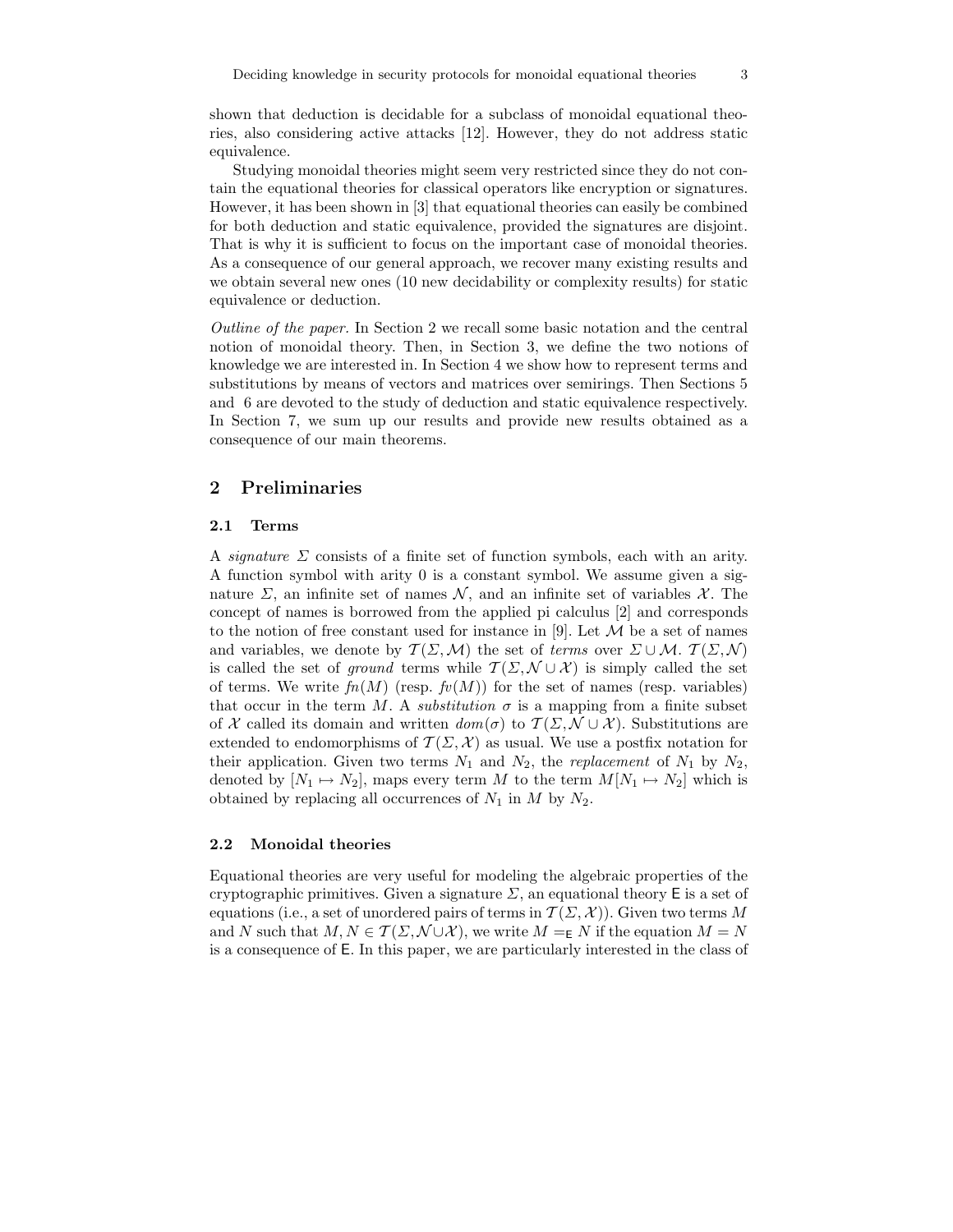monoidal theories introduced by W. Nutt [17]. It captures many theories with AC properties, which are known to be difficult to deal with.

**Definition 1** (monoidal theory). A theory E over  $\Sigma$  is called monoidal if it satisfies the following properties:

- 1. The signature  $\Sigma$  contains a binary function symbol + and a constant symbol 0, and all other function symbols in  $\Sigma$  are unary.
- 2. The symbol  $+$  is associative-commutative with unit 0. This means that the equations  $x + (y + z) = (x + y) + z$ ,  $x + y = y + x$  and  $x + 0 = x$  are in E.
- 3. Every unary function symbol  $h \in \Sigma$  is an endomorphism for  $+$  and 0, i.e.  $h(x + y) = h(x) + h(y)$  and  $h(0) = 0$ .

Note that a monoidal theory on a given signature  $\Sigma$  may contain arbitrary additional equalities over  $\Sigma$ . The only requirement is, that at least the laws given above hold.

*Example 1.* Suppose  $+$  is a binary function symbol and 0 is nullary. Moreover assume that the others symbols,  $i.e -$ , h, are unary symbols. The equational theories below are monoidal.

- The theory ACU over  $\Sigma = \{+,0\}$  which consists of the axioms of associativity and commutativity with unit 0.
- The theories ACUI and ACUN (exclusive or) over  $\Sigma = \{+,0\}$  which consist of the axioms (AC) and (U) with in addition Idempotency (I)  $x + x = x$ , or Nilpotency  $(N)$   $x + x = 0$ .
- The theory AG (Abelian groups) over  $\Sigma = \{+, -, 0\}$  which is generated by the axioms (AC), (U) and  $x + -(x) = 0$  (lnv). Indeed, the equations  $-(x + y) = -(x) + -(y)$  and  $-0 = 0$  are consequences of the others.
- The theories ACUh, ACUIh, ACUNh over  $\Sigma = \{+, \mathsf{h}, \mathsf{0}\}\$  and AGh over  $\Sigma =$ {+, −, h, 0}: these theories correspond to the ones described above extended by the homomorphism laws (h) for the symbol h, i.e.,  $h(x + y) = h(x) + h(y)$ and  $h(0) = 0$  (if it is not a consequence of the other equations).

Note that there are two homomorphisms in the theory AGh, namely − and h. These two homomorphisms commute:  $h(-x) = -h(x)$  is a consequence of the others. Other examples of monoidal theories can be found in [17].

### 3 Deduction and static equivalence

We now describe our two notions of knowledge for an intruder.

#### 3.1 Assembling terms into frames

At a particular point in time, while engaging in one or more sessions of one or more protocols, an attacker may know a sequence of messages  $M_1, \ldots, M_\ell$ . This means that he knows each message but he also knows in which order he obtained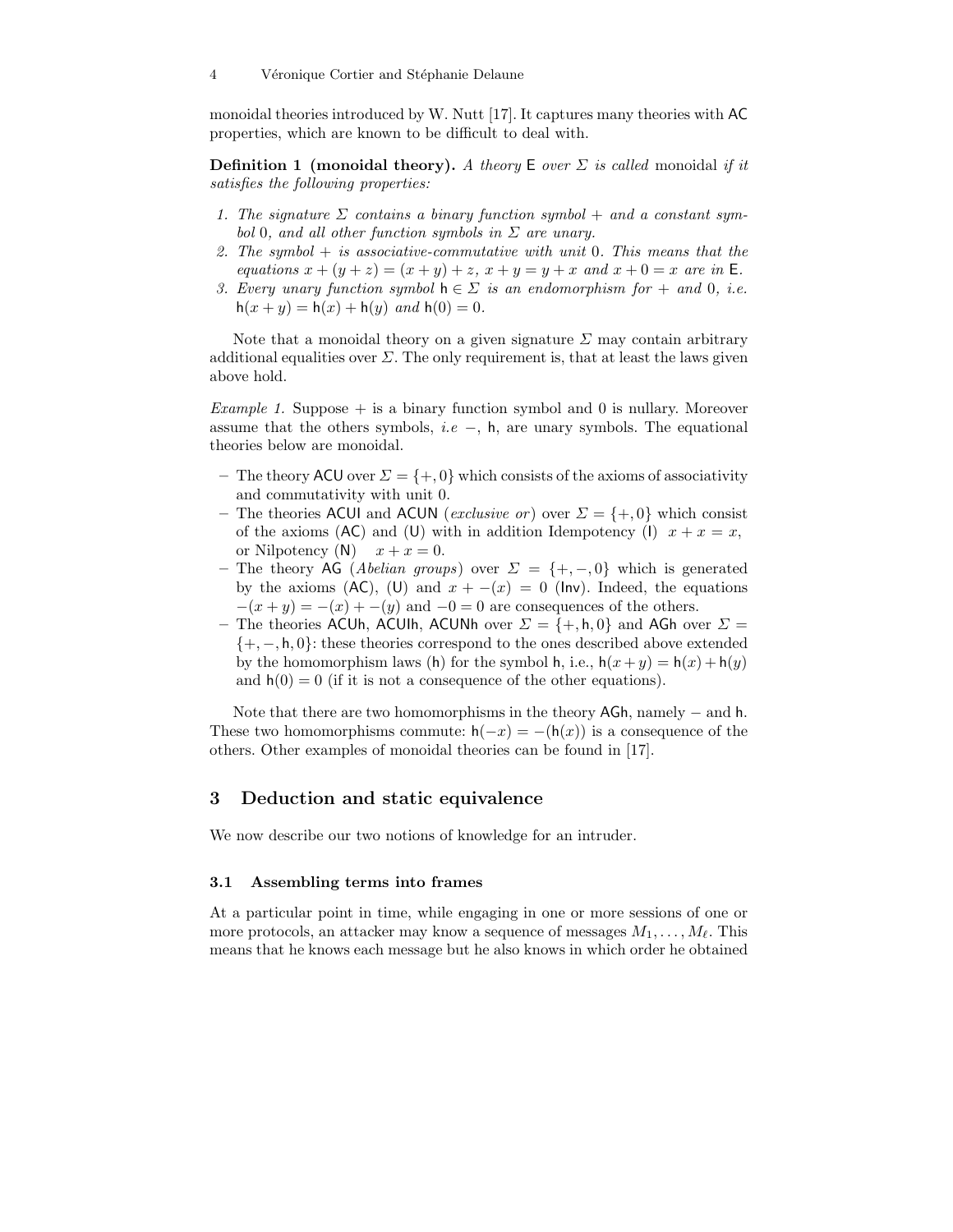the messages. So it is not enough for us to say that the attacker knows the set of terms  $\{M_1, \ldots, M_\ell\}$  since the information about the order is lost. Furthermore, we should distinguish those names that the attacker knows from those that were freshly generated by others and which are a priori secret from the attacker; both kinds of names may appear in the terms. In the applied pi calculus [2], such a sequence of messages is organized into a frame  $\phi = \nu \tilde{n} \cdot \sigma$ , where  $\tilde{n}$  is a finite set of restricted names (intuitively the fresh ones), and  $\sigma$  is a substitution of the form:

 ${M_1 \choose x_1, \ldots, M_\ell}_{x_\ell}$  with  $dom(\sigma) = \{x_1, \ldots, x_\ell\}.$ 

The variables enable us to refer to each  $M_i$  and we always assume that the terms  $M_i$  are ground. The names  $\tilde{n}$  are bound to  $\phi$  and can be renamed. Moreover names that do not appear in the names of  $\phi$  can be added or removed from  $\tilde{n}$ . In particular, we can always assume that two frames share the same set of restricted names.

#### 3.2 Deduction

Given a frame  $\phi$  that represents the information available to an attacker, we may ask whether a given ground term M may be deduced from  $\phi$ . Given a theory E over  $\Sigma$ , this relation is written  $\phi \vdash_{\mathsf{E}} M$  and is axiomatized by the rules:

$$
\overline{\nu \tilde{n}.\sigma \vdash_{\mathsf{E}} M} \quad \text{if } \exists x \in dom(\sigma) \text{ s.t. } x\sigma = M \qquad \qquad \overline{\nu \tilde{n}.\sigma \vdash_{\mathsf{E}} s} \quad s \in \mathcal{N} \setminus \tilde{n}
$$
\n
$$
\frac{\phi \vdash_{\mathsf{E}} M_1 \dots \phi \vdash_{\mathsf{E}} M_\ell}{\phi \vdash_{\mathsf{E}} f(M_1, \dots, M_\ell)} \quad f \in \Sigma \qquad \qquad \frac{\phi \vdash_{\mathsf{E}} M}{\phi \vdash_{\mathsf{E}} M'} \quad M =_{\mathsf{E}} M'
$$

Intuitively, the deducible messages are the messages of  $\phi$  and the names that are not protected in  $\phi$ , closed by equality in E and closed by application of function symbols. Since the deducible messages depend on the underlying equational theory, we write  $\vdash_{\mathsf{E}}$  and simply  $\vdash$  when E is clear from the context. When  $\nu\tilde{n}.\sigma \vdash_{\mathsf{F}} M$ , any occurrence of names from  $\tilde{n}$  in M is bound by  $\nu\tilde{n}$ . So  $\nu\tilde{n}.\sigma \vdash_{\mathsf{E}} M$  could be formally written  $\nu\tilde{n}.(\sigma \vdash_{\mathsf{E}} M)$ . It is easy to prove by induction the following characterization of deduction.

**Lemma 1 (characterization of deduction).** Let  $M$  be a ground term and  $\nu\tilde{n}.\sigma$  be a frame. Then  $\nu\tilde{n}.\sigma ⊢$ <sub>E</sub> M if and only if there exists  $\zeta \in \mathcal{T}(\Sigma,\mathcal{N} \cup \mathcal{X})$ such that  $fn(\zeta) \cap \tilde{n} = \emptyset$  and  $\zeta \sigma =_{\mathsf{E}} M$ . Such a term  $\zeta$  is a recipe of the term M.

*Example 2.* Consider  $\Sigma = \{+,0\}$  and the equational theory ACUN given in Example 1. Let  $\phi = \nu n_1, n_2, n_3$ .  $\{n_1+n_2+n_3/n_1, n_1+n_2/n_2, n_2+n_3/n_3\}$ . We have that  $\phi \vdash n_2 + n_4$ . Indeed  $x_1 + x_2 + x_3 + n_4$  is a recipe of the term  $n_2 + n_4$ .

Deduction problem for the equational theory E built over  $\Sigma$ .

*Entries:* A frame  $\phi$  and a term M (both built over  $\Sigma$ ) Question:  $\phi \vdash_{\mathsf{E}} M$ ?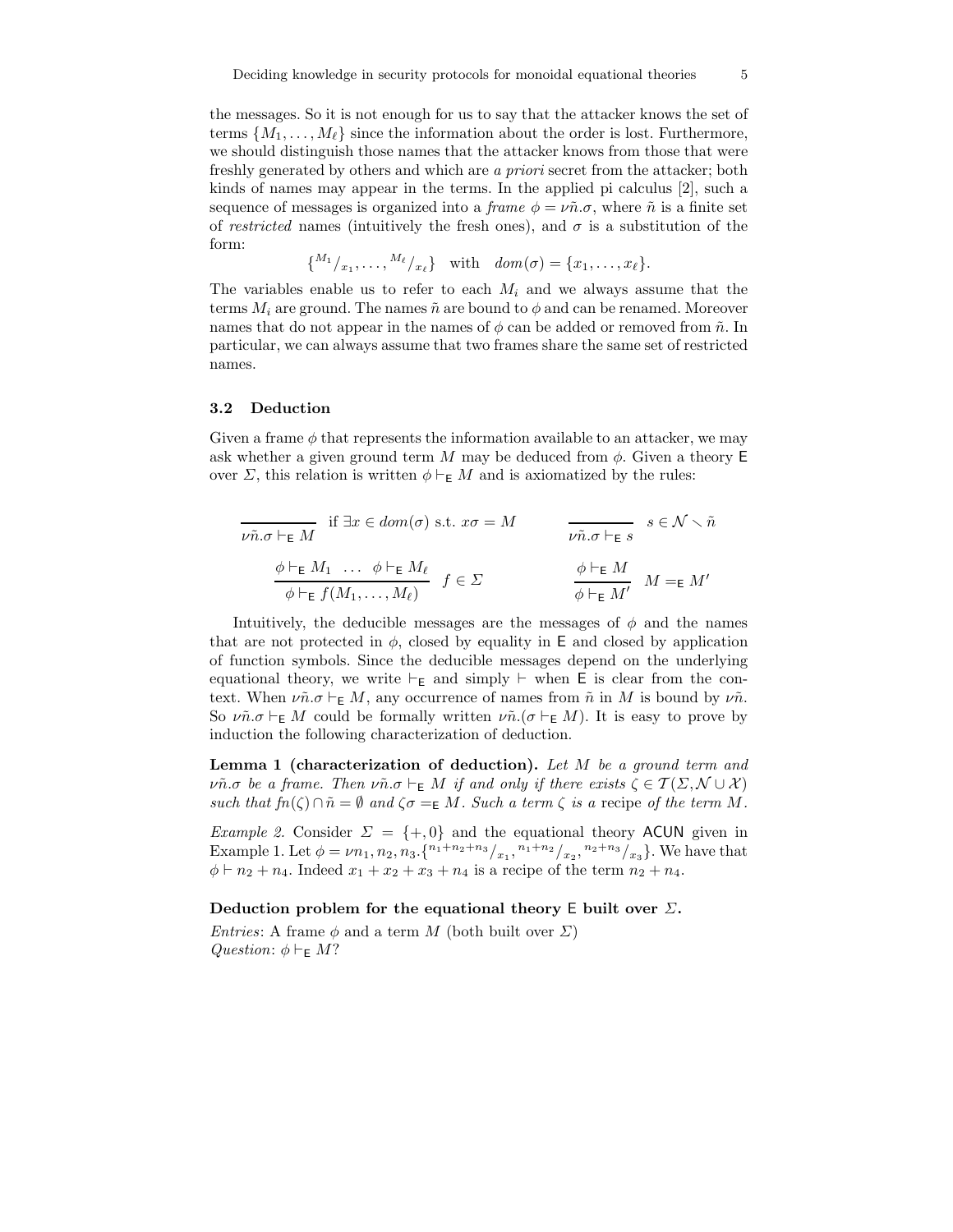6 Véronique Cortier and Stéphanie Delaune

#### 3.3 Static equivalence

Deduction does not always suffice for expressing the knowledge of an attacker. Sometimes, the attacker can deduce exactly the same set of terms from two different frames but he could still be able to tell the difference between these two frames. Static equivalence is particularly important when defining for example the confidentiality of a vote or anonymity-like properties.

**Definition 2** (static equivalence). Let  $\phi$  be a frame and M,N be two terms. We say that M and N are equal in  $\phi$  under the theory E, and write  $(M = E N)\phi$ , if there exists  $\tilde{n}$  such that  $\phi = \nu \tilde{n} \cdot \sigma$ ,  $(fn(M) \cup fn(N)) \cap \tilde{n} = \emptyset$  and  $M\sigma =_{\mathsf{E}} N\sigma$ . We say that two frames  $\phi_1 = \nu \tilde{n} \cdot \sigma_1$  and  $\phi_2 = \nu \tilde{n} \cdot \sigma_2$  are statically equivalent w.r.t. E, and write  $\phi_1 \approx_{\mathsf{E}} \phi_2$  when  $dom(\phi_1) = dom(\phi_2)$ , and

 $\forall M, N \in \mathcal{T}(\Sigma, \mathcal{N} \cup \mathcal{X})$  we have that  $(M =_{\mathsf{E}} N)\phi_1 \Leftrightarrow (M =_{\mathsf{E}} N)\phi_2$ .

Example 3. Consider the equational theory ACU given in Example 1 and let  $\phi = \nu n_1, n_2, n_3. \{^{3n_1+2n_2+3n_3}/x_1, {^{n_2+3n_3}}/x_2, {^{3n_2+n_3}}/x_3, {^{3n_1+n_2+4n_3}}/x_4\}$  where the notation kn with  $k \in \mathbb{N}$  denotes  $n + \cdots + n$  (k times). Let  $M = 2x_1 + x_2$  and  $N = x_3 + 2x_4$ . We have that  $(M =_{\mathsf{E}} N)\phi$ .

Static equivalence problem for the equational theory E built over  $\Sigma$ .

*Entries*: Two frames  $\phi_1$  and  $\phi_2$  (both built over  $\Sigma$ ) Question:  $\phi_1 \approx_{\mathsf{E}} \phi_2$ ?

In what follows, we consider decidability and complexity issues for deduction and static equivalence for monoidal theories.

### 4 Monoidal theories

It has been shown that the deduction problem for ACU amounts to solving linear equations over the semiring N whereas for AGh this problem amounts to solving linear equations over the ring  $\mathbb{Z}[h]$ , the ring of polynomials in one indeterminate with coefficients over  $\mathbb{Z}$  [11]. Some results of this kind also exist in the case of static equivalence. For instance, static equivalence has been shown decidable for the equational theories ACUN and AC [1]. By using an algebraic characterization of the problem, we will generalize these results by associating to every monoidal theory  $E$  a semiring  $S_E$ , that will be used to solve the deduction and the static equivalence problems in E.

#### 4.1 Monoidal theories define semirings

Monoidal theories have an algebraic structure close to rings except that elements might not have an inverse. Such a structure is called a semiring.

**Definition 3 (semiring).** A semiring is a set S (called the universe of the semiring) with distinct elements 0 and 1 that is equipped with two binary operations + and · such that  $(S, +, 0)$  is a commutative monoid,  $(S, \cdot, 1)$  is a monoid, and the following identities hold for all  $\alpha, \beta, \gamma \in \mathcal{S}$ :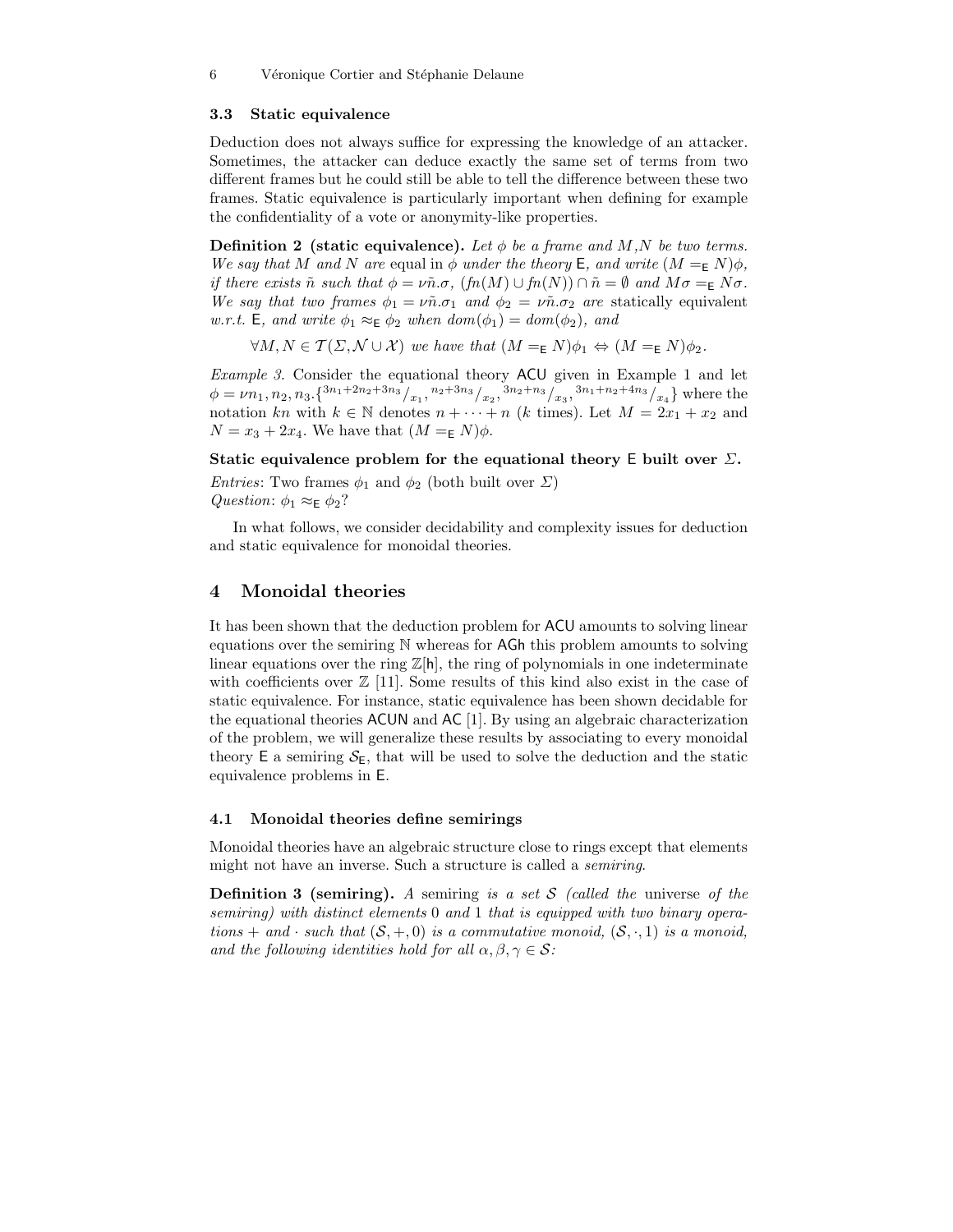| $-(\alpha+\beta)\cdot\gamma=\alpha\cdot\gamma+\beta\cdot\gamma$             | $(right$ distributivity)   |
|-----------------------------------------------------------------------------|----------------------------|
| $-\alpha \cdot (\beta + \gamma) = \alpha \cdot \beta + \alpha \cdot \gamma$ | $(left \; distributivity)$ |
| $-0 \cdot \alpha = \alpha \cdot 0 = 0$                                      | $(zero \; laws).$          |

We call the binary operations  $+$  and  $\cdot$  respectively the *addition* and the multiplication of the semiring. The elements 0 and 1 are called respectively zero and unit. A semiring is commutative if its multiplication is commutative. Semirings are different from rings in that they need not be groups with respect to addition. Every ring is a semiring. In a ring, we will denote by  $-\alpha$  the additive inverse of  $\alpha$ .

It has been shown in [17] that for any monoidal theory E there exists a corresponding semiring  $S_{\text{E}}$ . We can rephrase the definition of  $S_{\text{E}}$  as follows. Let 1 be a free constant  $(1 \notin \Sigma)$ , the universe of  $\mathcal{S}_E$  is  $\mathcal{T}(\Sigma, \{1\})/E$ , that is the set of equivalence classes of terms built over  $\Sigma$  and 1 under equivalence by the equational axioms  $E$ . The constant 0 and the sum  $+$  of the semiring are defined as in the algebra  $\mathcal{T}(\Sigma, \{1\})/E$ . The multiplication in the semiring is defined by  $M \cdot T := M[1 \mapsto T]$ . Recall that  $M[1 \mapsto T]$  denotes the term M where any occurrence of 1 has been replaced by  $T$ . As a consequence, 1 acts as a neutral element of multiplication in  $S_{\text{E}}$ . This is the reason why we call this new generator  $1$  instead of, say,  $x$ , as it is often done in the literature. It can be shown [17] that  $S_{\rm E}$  is a ring if, and only if, E is a group theory, and also that  $S_{\mathsf{E}}$  is commutative if, and only if,  $\mathsf{E}$  has commuting homomorphisms, i.e.,  $h_1(h_2(x)) = E h_2(h_1(x))$  for any two homomorphisms  $h_1$  and  $h_2$ . For instance, we have that

- 1. The semiring  $\mathcal{S}_{ACU}$  is isomorphic to N, the semiring of natural numbers.
- 2. The semiring  $S_{ACUN}$  consists of the two elements 0 and 1 and we have  $0+1=$  $1 + 0 = 1$ ,  $0 + 0 = 1 + 1 = 0$ ,  $0 \cdot 0 = 1 \cdot 0 = 0 \cdot 1 = 0$ , and  $1 \cdot 1 = 1$ . Hence,  $\mathcal{S}_{\text{ACUN}}$  is isomorphic to the commutative ring (field)  $\mathbb{Z}/2\mathbb{Z}$ .
- 3. The semiring  $S_{AGh}$  is isomorphic to  $\mathbb{Z}[h]$  which is a commutative ring.

Let b be a free symbol (name or variable). We denote by  $\psi_b : \mathcal{T}(\Sigma, \{b\}) \to \mathcal{S}_{\mathsf{E}}$ the function which maps any term  $M \in \mathcal{T}(\Sigma, \{b\})$  to  $M[b \mapsto 1]$  considered as an element of the semiring  $S_{\text{E}}$ .

*Example 4.* Let  $E = ACUN$  and  $t = b + b + b$ . We have  $\psi_b(t) = 1 + 1 + 1 = 1$ .

#### 4.2 Representation of terms and frames

A base B is a sequence  $[b_1, \ldots, b_m]$  of free symbols (names or variables). We say that B is a base of names when  $b_1, \ldots, b_m$  are names.

**Definition 4 (decomposable in a base).** A term  $M \in \mathcal{T}(\Sigma, \mathcal{N} \cup \mathcal{X})$  is decomposable in B if  $f_n(M) \cup f_v(M) \subseteq \mathcal{B}$ . Let  $\phi = \nu \tilde{n} \cdot \{M_1 / x_1, \ldots, M_\ell / x_\ell\}$  be a frame. We say that  $\phi$  is decomposable in  $\mathcal B$  if each  $M_i$  is decomposable in  $\mathcal B$ .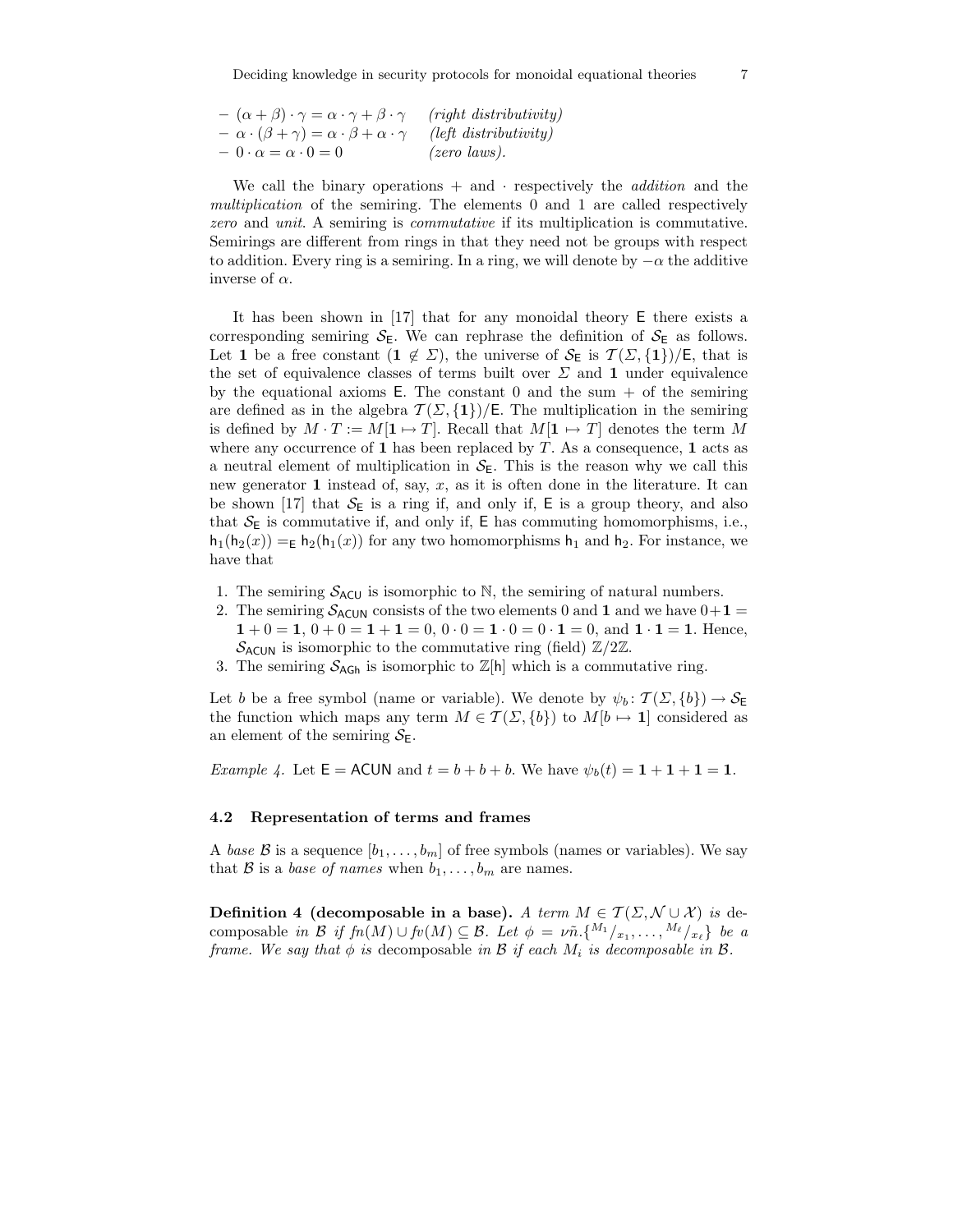#### 8 Véronique Cortier and Stéphanie Delaune

Let  $\mathcal{B} = [b_1, \ldots, b_m]$ . We generalize the construction of the previous section and obtain a function which assigns to any term in  $\mathcal{T}(\Sigma,\mathcal{B})$  a tuple in  $\mathcal{S}_{\mathsf{E}}^m$ , that is a tuple of m elements over  $S_{\text{E}}$ . The function  $\psi_{\mathcal{B}}$ :  $\mathcal{T}(\Sigma, \{b_1, \ldots, b_m\}) \to S_{\text{E}}^m$  is defined as follows: Any term  $M \in \mathcal{T}(\Sigma, \{b_1, \ldots, b_m\})$  has a unique decomposition  $M_1, \ldots, M_m$  such that  $M = M_1 + \ldots + M_m$  with  $M_i \in \mathcal{T}(\Sigma, \{b_i\})$  [17]. We define  $\psi_{\mathcal{B}}(M) = (\psi_{b_1}(M_1), \ldots, \psi_{b_m}(M_m)).$  Given a vector  $X \in \mathcal{S}_{\mathsf{E}}^m$  of size m,  $\psi_B^{-1}(X)$  is a term  $M \in \mathcal{T}(\Sigma, \mathcal{B})$  such that  $\psi_B(M) = X$ . This term is uniquely defined modulo E.

*Example 5.* Taking into account that the semiring  $S_{AGh}$  is (isomorphic to)  $\mathbb{Z}[h]$ , we have that  $\psi_{[b_1,b_2,b_3]}(b_1+b_1+h(b_3)+h(h(h(b_3))))=(2,0,h+h^3)$ . Indeed, we have that  $\psi_{b_1}(b_1 + b_1) = 2$ ,  $\psi_{b_2}(0) = 0$  and  $\psi_{b_3}(\mathsf{h}(b_3) + \mathsf{h}(\mathsf{h}(\mathsf{h}(b_3)))) = \mathsf{h} + \mathsf{h}^3$ .

A term can be uniquely decomposed on a base  $\beta$ . This can be extended to associate a (unique) matrix to a frame. Let  $\phi = \nu \tilde{n} \cdot \sigma$  be a frame and  $\mathcal{B} = [b_1, \ldots, b_m]$ be a base of names in which  $\phi$  is decomposable. Let  $\sigma = \{M_1/_{x_1} \ldots M_\ell/_{x_\ell}\}$ . We denote by  $\psi_B(\phi)$  the matrix of size  $\ell \times m$  ( $\ell$  rows and m columns) defined by  $(\psi_{\mathcal{B}}(M_1); \ldots; \psi_{\mathcal{B}}(M_\ell))$ . This matrix is the decomposition of  $\phi$  in  $\mathcal{B}$ .

*Example 6.* Consider the frame  $\phi$  given in Example 3 and let  $\mathcal{B} = [n_1, n_2, n_3]$ . We have that

$$
\psi_{\mathcal{B}}(\phi) = \begin{pmatrix} 3 & 2 & 3 \\ 0 & 1 & 3 \\ 0 & 3 & 1 \\ 3 & 1 & 4 \end{pmatrix} \text{ since } \begin{aligned} -\psi_{\mathcal{B}}(3n_1 + 2n_2 + 3n_3) &= (3, 2, 3), \\ -\psi_{\mathcal{B}}(n_2 + 3n_3) &= (0, 1, 3), \\ -\psi_{\mathcal{B}}(3n_2 + n_3) &= (0, 3, 1), \text{ and } \\ -\psi_{\mathcal{B}}(3n_1 + n_2 + 4n_3) &= (3, 1, 4). \end{aligned}
$$

Applying a recipe to a frame is equivalent to multiplying the corresponding matrices.

**Lemma 2.** Let  $\phi = \nu \tilde{n} \sigma$  be a frame and  $\zeta$  be a term in  $\mathcal{T}(\Sigma, dom(\phi))$ . Let  $\mathcal{B}$ be a base of names in which we can decompose  $\phi$ . We have that

$$
\psi_{\mathcal{B}}(\zeta \sigma) = \psi_{dom(\phi)}(\zeta) \cdot \psi_{\mathcal{B}}(\phi).
$$

Note that to apply the equation stated in Lemma 2, the recipe  $\zeta$  has to be built without names. To ensure that such kind of recipes always exist, we will work with frames saturated w.r.t.  $\beta$  (base of names in which the frames are decomposable).

Definition 5 (frame saturated w.r.t. B). Let  $\phi = \nu \tilde{n} \sigma$  be a frame and B be a base of names  $[b_1, \ldots, b_m]$  in which  $\phi$  is decomposable. We say that  $\phi$  is saturated w.r.t. B if for each  $b_i \in \mathcal{B}$  such that  $b_i \notin \tilde{n}$  we have that  $b_i = x\sigma$  for some  $x \in dom(\phi)$ .

Given a frame  $\phi = \nu \tilde{n} \cdot \{M_1 / x_1, \ldots, M_\ell / x_\ell\}$  and a base of names  $\mathcal{B} = [b_1, \ldots, b_k]$ in which  $\phi$  is decomposable, we denote by  $\overline{\phi}^B$  the frame defined as follows:

$$
\overline{\phi}^{\mathcal{B}} = \nu \tilde{n}. \{ M_1 /_{x_1}, \ldots, M_\ell /_{x_\ell}, b_{i_1} /_{y_1}, \ldots, b_{i_p} /_{y_p} \}
$$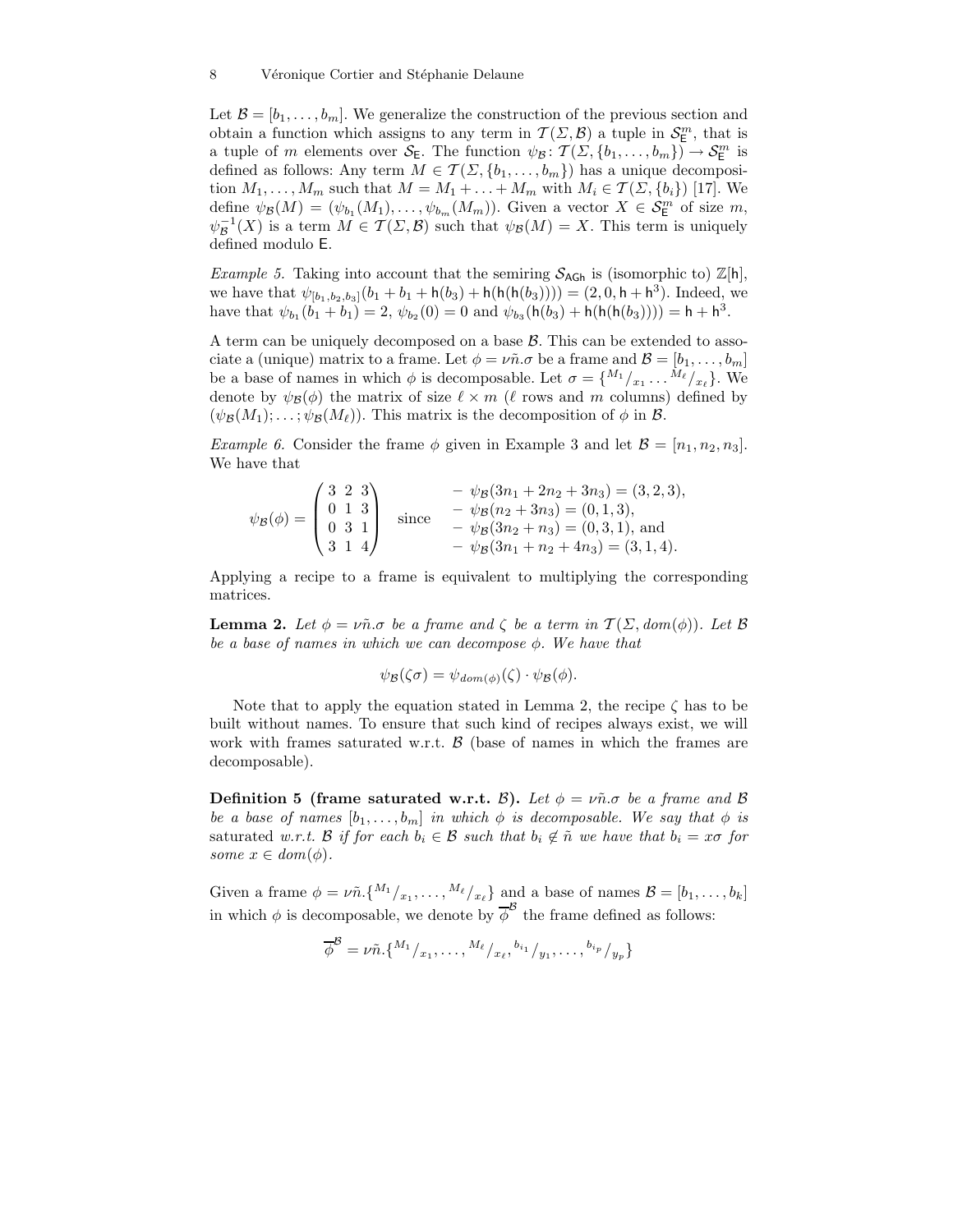where  $b_{i_1}, \ldots, b_{i_p}$  is a subsequence of B such that  $b_{i_j} \notin \tilde{n}$  and  $b_{i_j} \neq x\sigma$  for every  $x \in dom(\phi)$ . The variables  $y_1, \ldots y_p$  are fresh, which means that they do not appear in  $dom(\phi)$ . Note that the resulting frame  $\overline{\phi}^{\mathcal{B}}$  is saturated w.r.t.  $\mathcal{B}$ .

*Example 7.* Let  $\phi$  be the frame given in Example 3. Let  $\mathcal{B} = [n_1, n_2, n_3]$ . We have that  $\phi$  is decomposable on  $\beta$  and also that  $\phi$  is saturated w.r.t.  $\beta$ . However, note that  $\phi$  is not saturated w.r.t.  $\mathcal{B}' = [n_1, n_2, n_3, n_4]$ . We have that  $\overline{\phi}^{\mathcal{B}'}=\nu n_1,n_2,n_3. \lbrace^{3n_1+2n_2+3n_3}/{\textstyle \frac{n_2+3n_3}{x_1}}, \frac{3n_2+n_3}{x_2}, \frac{3n_1+n_2+4n_3}{x_3}, \frac{n_4}{y_4}, \frac{n_4}{y_1} \rbrace.$ 

### 5 Deduction

We show that solving a deduction problem can be reduced to solving a linear system of equations in the corresponding semiring.

**Theorem 1.** Let  $E$  be a monoidal theory and  $S_E$  be its associated semiring. Deduction in E is reducible in polynomial time to the following problem:

Entries: A matrix A over  $S_{\mathsf{E}}$  of size  $\ell \times m$  and a vector b over  $S_{\mathsf{E}}$  of size  $\ell$ Question: Does there exists X (a vector over  $S_{\mathsf{E}}$  of size  $\ell$ ) such that  $X \cdot A = b$ ?

Note that when  $S_{\text{E}}$  is commutative, this problem is equivalent to the problem of deciding whether  $A^{\mathsf{T}} \cdot Y = b^{\mathsf{T}}$ , i.e., whether  $b^{\mathsf{T}}$  is in the image of  $A^{\mathsf{T}}$  where  $M^{\mathsf{T}}$ is the transpose of  $M$ . Before proving the reduction we need to establish that we can restrict our attention to saturated frames. Moreover, for such frames, it is sufficient to consider recipes without names, i.e., such that  $fn(\zeta) = \emptyset$ .

**Lemma 3.** Let  $\phi = \nu \tilde{n} \sigma$  be a frame and M be a ground term. Let B be a base of names in which  $\phi$  and M are decomposable. We have that  $\phi \vdash_{\mathsf{E}} M$  if and only if  $\overline{\phi}^{\mathcal{B}} \vdash_{\mathsf{E}} M$ . Moreover when  $\overline{\phi}^{\mathcal{B}} \vdash_{\mathsf{E}} M$  there exists a recipe  $\zeta$  of M such that  $fn(\zeta) = \emptyset$ .

Reduction. Let  $\phi = \nu \tilde{n} \sigma$  be a frame and M be a ground term. Let B be a base of names in which  $\phi$  and M are decomposable. We will also assume w.l.o.g. that  $\phi$  is saturated w.r.t. B. Let  $A = \psi_B(\phi)$ , matrix of size  $\ell \times m$  over  $S_E$ , and  $b = \psi_{\mathcal{B}}(M)$ , vector of size m over  $\mathcal{S}_{\mathsf{E}}$ .

*Proof.* (of Theorem 1) The construction described above is such that  $X \cdot A = b$ has a solution over  $S_{\mathsf{E}}$  if and only if  $\phi \vdash_{\mathsf{E}} M$ .

(⇒) We know that there exists  $X \in \mathcal{S}_{\mathsf{E}}^{\ell}$  such that  $X \cdot A = b$ . Consider the recipe  $\zeta = \psi_{dom(\phi)}^{-1}(X)$ . By construction, we have that  $fn(\zeta) \cap \tilde{n} = \emptyset$ . It remains to show that  $\zeta \sigma =_{\mathsf{E}} M$ . For this, we establish that  $\psi_{\mathcal{B}}(\zeta \sigma) = \psi_{\mathcal{B}}(M)$ . Thanks to Lemma 2, we have that  $\psi_{\mathcal{B}}(\zeta \sigma) = \psi_{dom(\phi)}(\zeta) \cdot \psi_{\mathcal{B}}(\phi)$ . Hence we deduce that  $\psi_B(\zeta \sigma) = X \cdot A = b = \psi_B(M)$ . Hence the result.

(←) Assume that  $\phi \vdash_{\mathsf{E}} M$ . Thanks to Lemma 3 and by the fact that  $\phi$  is saturated w.r.t. B, we know that there exists  $\zeta \in \mathcal{T}(\Sigma, dom(\phi))$  such that  $\zeta \sigma =_{\mathsf{E}}$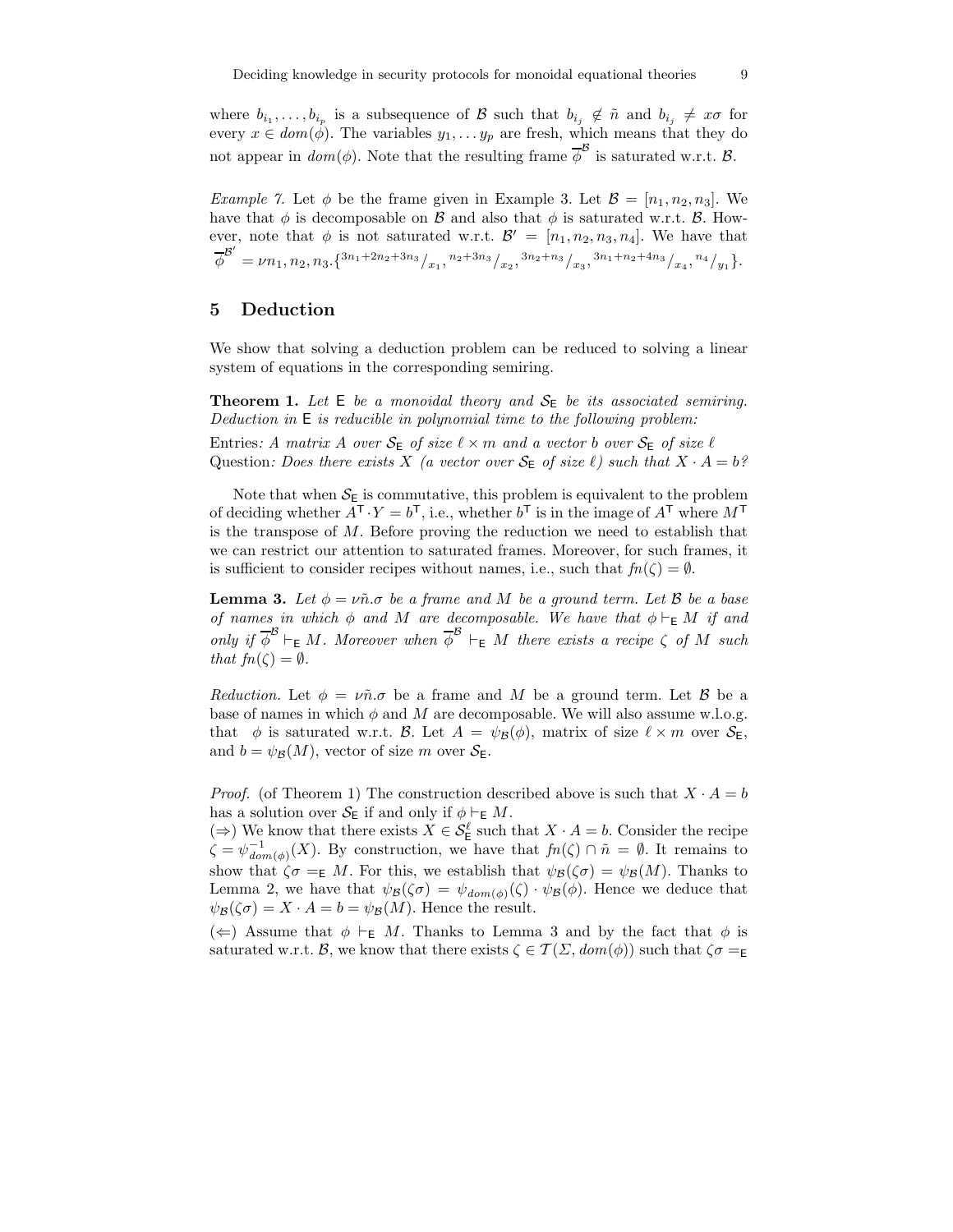M. Let  $Y = \psi_{dom(\phi)}(\zeta)$ . It remains to establish that  $Y \cdot A = b$ . Since  $\zeta \sigma =_{\mathsf{E}} M$ , we have  $\psi_{\mathcal{B}}(\zeta \sigma) = \psi_{\mathcal{B}}(M)$ . By Lemma 2, we have  $\psi_{dom(\phi)}(\zeta) \cdot \psi_{\mathcal{B}}(\phi) = \psi_{\mathcal{B}}(M)$ , i.e.,  $Y \cdot A = b$  witnessing the fact that  $X \cdot A = b$  has a solution over  $S_{\mathsf{E}}$ .

*Example 8.* Consider the theory ACUNh and the term  $M = n_1 + h(h(n_1))$ . Let  $\phi = \nu n_1, n_2$ ,  $\{n_1 + h(n_1) + h(h(n_1)) / \frac{n_1}{n_1}, n_2 + h(h(n_1)) / \frac{n_2}{n_2}, h(n_2) + h(h(n_1)) / \frac{n_3}{n_3}\}.$  We have:

$$
A = \begin{pmatrix} 1 + \mathsf{h} + \mathsf{h}^2 & \mathsf{h}^2 & \mathsf{h}^2 \\ 0 & 1 & \mathsf{h} \end{pmatrix} \text{ and } b = \begin{pmatrix} 1 + \mathsf{h}^2 \\ 0 \end{pmatrix}
$$

The equation  $X \cdot A = b$  has a solution over  $\mathbb{Z}/2\mathbb{Z}[\mathsf{h}] : (1 + \mathsf{h}, \mathsf{h}, 1)$ . The term M is deducible from  $\phi$  by using the recipe  $x_1 + h(x_1) + h(x_2) + x_3$ .

As a consequence, decidability/complexity results for deduction can be deduced from decidability/complexity results for solving linear system of equations (see Section 7).

### 6 Static equivalence

We show that deciding whether two frames are equivalent can be reduced to deciding whether two matrices satisfy the same set of equalities.

**Theorem 2.** Let E be a monoidal theory and  $S_{\text{E}}$  be its associated semiring. Static equivalence in E is reducible in polynomial time to the following problem: Entries: Two matrices  $A_1$  and  $A_2$  over  $S_{\mathsf{E}}$  of size  $\ell \times m$ 

Question: Does the following equality holds?

$$
\{(X,Y)\in\mathcal{S}^{\ell}_{\mathsf{E}}\times\mathcal{S}^{\ell}_{\mathsf{E}}\mid X\cdot A_1=Y\cdot A_1\}=\{(X,Y)\in\mathcal{S}^{\ell}_{\mathsf{E}}\times\mathcal{S}^{\ell}_{\mathsf{E}}\mid X\cdot A_2=Y\cdot A_2\}
$$

Similarly to deduction, we first show that we can restrict our attention to saturated frames. Moreover, we show that it is sufficient to consider recipes, i.e., tests  $(M, N)$ , without names.

**Lemma 4.** Let  $\phi_1 = \nu \tilde{n} \cdot \sigma_1$ ,  $\phi_2 = \nu \tilde{n} \cdot \sigma_2$ . and B be a base of names in which  $\phi_1$ and  $\phi_2$  are decomposable. We have that  $\phi_1 \approx_{\mathsf{E}} \phi_2$  if and only if  $\overline{\phi_1}^{\mathcal{B}} \approx_{\mathsf{E}} \overline{\phi_2}^{\mathcal{B}}$ . Moreover, if  $\overline{\phi_1}^B \not\approx_E \overline{\phi_2}^B$  then there exist  $M, N \in \mathcal{T}(\Sigma, dom(\overline{\phi_1}^B))$  such that  $(M =_{\mathsf{E}} N) \overline{\phi_1}^{\mathcal{B}} \not\Leftrightarrow (M =_{\mathsf{E}} N) \overline{\phi_2}^{\mathcal{B}}.$ 

Reduction. Let  $\phi_1 = \nu \tilde{n} \cdot \sigma_1$  and  $\phi_2 = \nu \tilde{n} \cdot \sigma_2$  be two frames having the same domain. Let  $\beta$  be a base of names in which the two frames are decomposable. We assume w.l.o.g. that  $\phi_1$  and  $\phi_2$  are saturated w.r.t. B. Let  $m = |\mathcal{B}|$ . Let  $A_1 = \psi_B(\phi_1)$  and  $A_2 = \psi_B(\phi_2)$ , two matrices of size  $\ell \times m$ , over  $\mathcal{S}_E$ .

*Proof.* (of Theorem 2) The construction is such that  $\phi_1 \approx_{\mathsf{E}} \phi_2$  if and only if

$$
\{(X,Y)\in\mathcal{S}^{\ell}_{\mathsf{E}}\times\mathcal{S}^{\ell}_{\mathsf{E}}\mid X\cdot A_1=Y\cdot A_1\}=\{(X,Y)\in\mathcal{S}^{\ell}_{\mathsf{E}}\times\mathcal{S}^{\ell}_{\mathsf{E}}\mid X\cdot A_2=Y\cdot A_2\}.
$$

(⇒) Assume by contradiction that there exists  $(X_M, X_N)$  such that  $X_M \cdot A_1 =$  $X_N \cdot A_1$  and  $X_M \cdot A_2 \neq X_N \cdot A_2$  (or the converse). Let  $M = \psi_{dom(\phi_1)}^{-1}(X_M)$  and  $N = \psi_{dom(\phi_1)}^{-1}(X_N)$ . We have that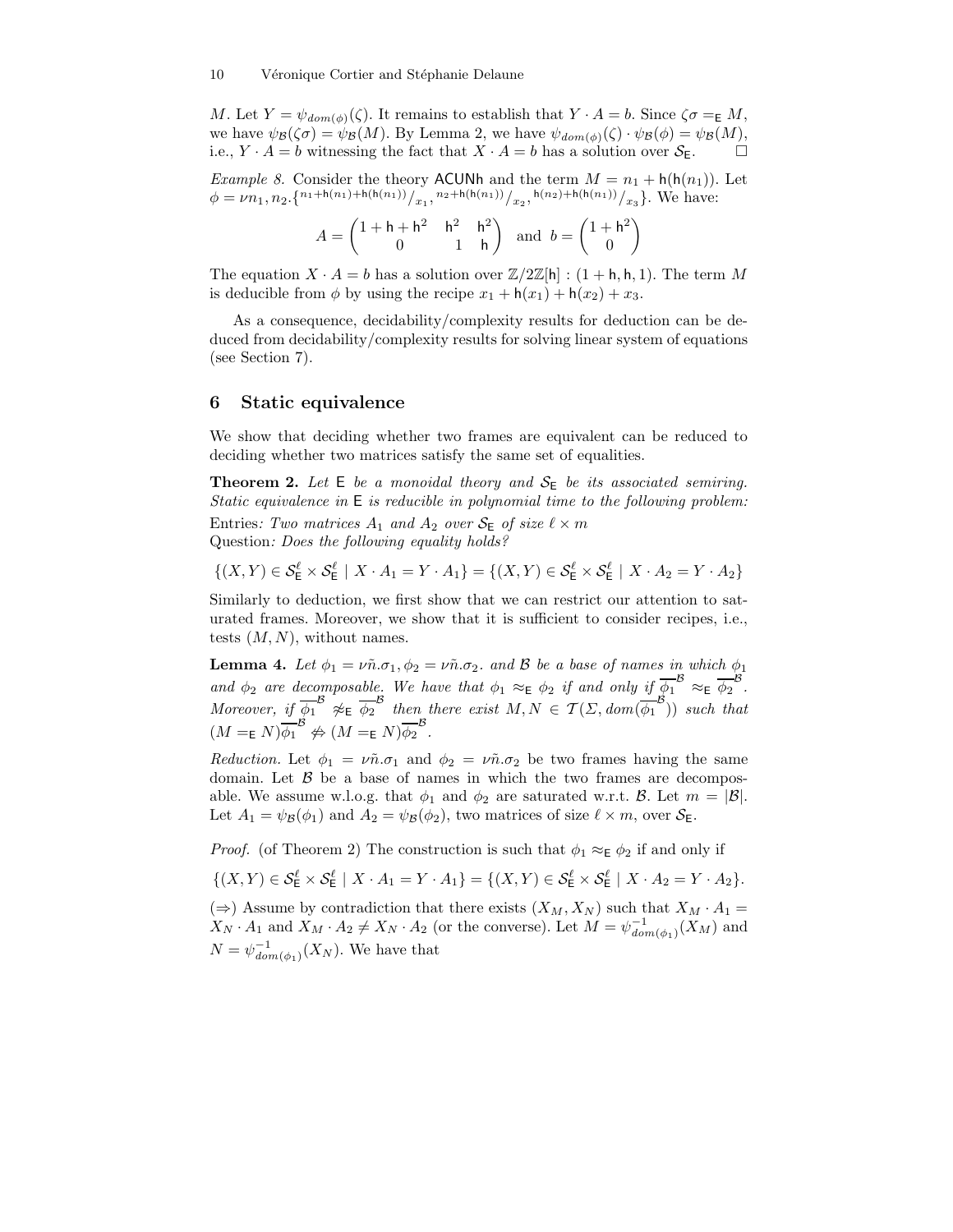–  $(M =_{\mathsf{E}} N)\phi_1$ . For this, it is sufficient to show that  $\psi_{\mathcal{B}}(M\sigma_1) = \psi_{\mathcal{B}}(N\sigma_1)$ , i.e.,  $\psi_{dom(\phi_1)}(M) \cdot \psi_{\mathcal{B}}(\phi_1) = \psi_{dom(\phi_1)}(N) \cdot \psi_{\mathcal{B}}(\phi_1)$  thanks to Lemma 2. Now to conclude, it is sufficient to notice that we have  $X_M = \psi_{dom(\phi_1)}(M)$ ,  $X_N = \psi_{dom(\phi_1)}(N)$  and  $A_1 = \psi_B(\phi_1)$  and to rely on the hypothesis. –  $(M \neq_{\mathsf{E}} N)\phi_2$  can be shown similarly.

(←) Assume that  $\phi_1 \not\approx_{\mathsf{E}} \phi_2$ . We have that there exists a test  $(M, N)$  such that  $(M =_{\mathsf{E}} N)\phi_1$  and  $(M \neq_{\mathsf{E}} N)\phi_2$  (or the converse). Thanks to Lemma 4 and the fact that the frames are saturated, we can assume that  $M, N \in \mathcal{T}(\Sigma, dom(\phi_1)).$ Let  $X_M = \psi_{dom(\phi_1)}(M)$  and  $X_N = \psi_{dom(\phi_1)}(N)$ . We have

- $-X_M \cdot A_1 = X_N \cdot A_1$ . We have  $M\sigma_1 = K_{\sigma_1}$ , hence  $\psi_B(M\sigma_1) = \psi_B(N\sigma_1)$ . By Lemma 2, we have that  $\psi_{dom(\phi_1)}(M) \cdot \psi_{\mathcal{B}}(\phi_1) = \psi_{dom(\phi_1)}(M) \cdot \psi_{\mathcal{B}}(\phi_1)$ , i.e.,  $X_M \cdot A_1 = X_N \cdot A_1$ .
- $X \cdot A_2 \neq Y \cdot A_2$  can be established in a similar way.

Going further. Thanks to Theorem 2, we give a way to decide static equivalence in monoidal equational theories provided we can decide whether two sets of linear equations over  $S_{\text{E}}$  have the same set of solutions. Actually, when  $S_{\text{E}}$  is a ring or when we can extend the semiring  $S_{\text{E}}$  into a ring  $\mathcal{R}_{\text{E}}$ , the static equivalence problem is equivalent to the problem of deciding whether the following equality holds.

$$
\{Z \in \mathcal{R}^{\ell}_{\mathsf{E}} \mid Z \cdot A_1 = 0\} = \{Z \in \mathcal{R}^{\ell}_{\mathsf{E}} \mid Z \cdot A_2 = 0\}
$$

When  $\mathcal{R}_{\mathsf{E}}$  is commutative, it is equivalent to deciding whether  $\mathsf{Ker}(A_1) = \mathsf{Ker}(A_2)$ , where  $\text{Ker}(M)$  denotes the kernel of the matrices M, i.e., the set  $\{X \mid M \cdot X = 0\}$ . The ring associated to a given monoidal theory  $E$ , denoted by  $\mathcal{R}_E$ , is equal to  $\mathcal{S}_E$ when E is a group theory. Otherwise, it might be possible to extend the equational theory E with a new unary symbol – and the law  $x + -(x) = 0$  in order to obtain a theory E' that is consistent with E, i.e., for all  $u, v \in \mathcal{S}_{E}$  such that  $u =_{\mathsf{E}'} v$ , we have also that  $u =_{\mathsf{E}} v$ . In such a case, the ring  $\mathcal{R}_{\mathsf{E}}$  is the semiring  $\mathcal{S}_{\mathsf{E}'}$ associated to E ′ as explained in Section 4.1.

Example 9. We have seen that the semiring associated to AG is isomorphic to  $\mathbb Z$ which is a commutative ring. Hence, we have that  $\mathcal{R}_E$  is isomorphic to  $\mathbb{Z}$ . The associated semiring to the monoidal equational theory ACU is isomorphic to N whereas its associated ring is Z.

Note that the transformation described above does not allow us to associate a ring to any semiring. For instance, if we consider the theory ACUI and the theory E' obtained by the transformation described above, we have that  $0 =_{E'} (1 + 1) + (1) =_{E'} 1 + (1 + (1)) =_{E'} 1$  whereas this equality does not hold in ACUI.

### 7 Applications and Discussion

In this section we show that several interesting monoidal equational theories induce a ring or a semiring for which solving linear systems or checking for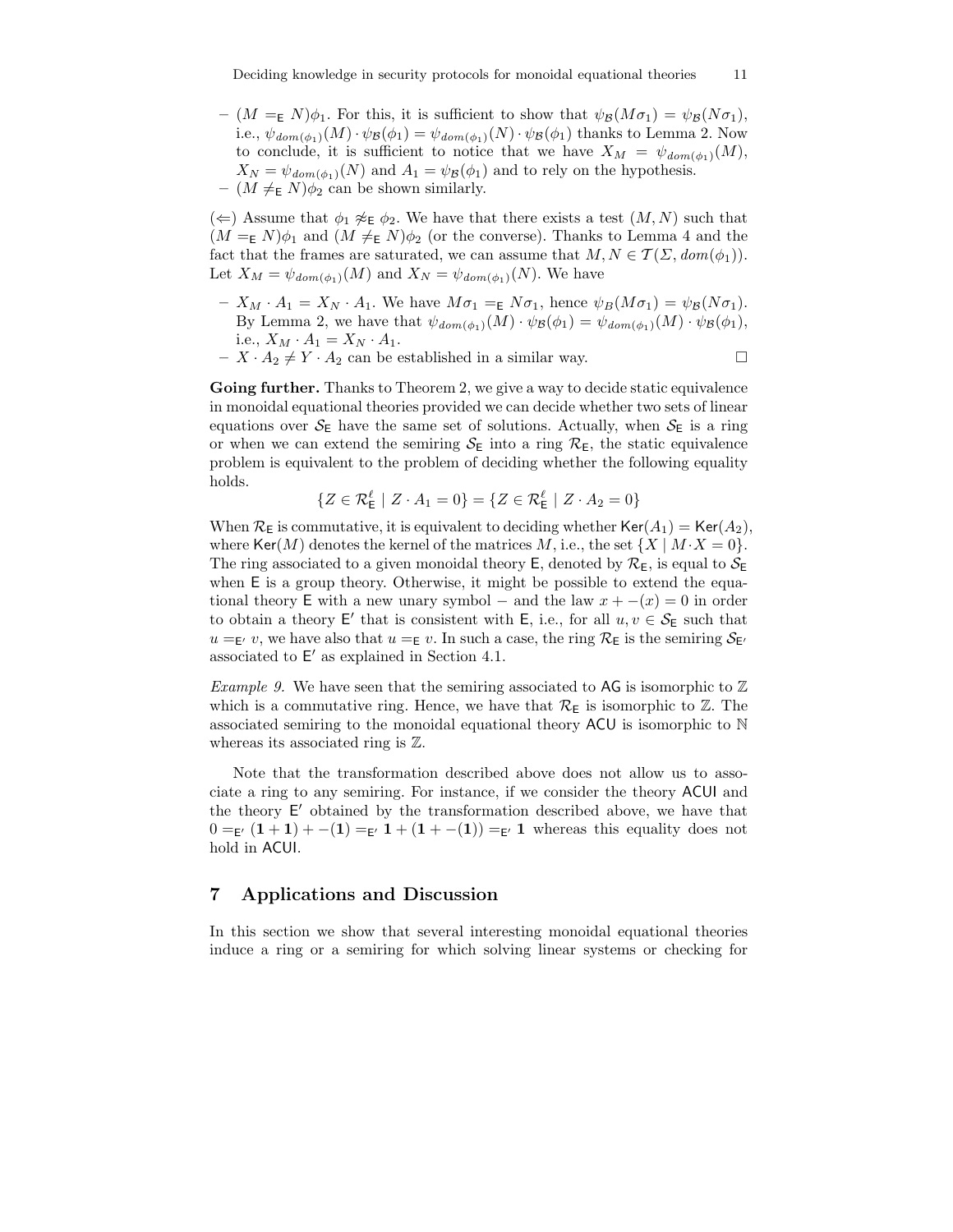equalities of sets of solutions of linear systems are decidable. A summary is given in Figure 1. Note that any of these decidability results for deduction and static equivalence can be combined with any existing ones provided the signatures of the equational theories are disjoint [3]. For example, let E be a monoidal equational theory for which deduction and static equivalence are decidable (e.g., ACU, ACUNh, . . . ) then deduction and static equivalence are also decidable for the theory  $E_{\text{enc}} \cup E$  where  $E_{\text{enc}}$  is defined by the following equations:

$$
\mathsf{dec}(\mathsf{enc}(x,y),y) = x, \ \ \mathsf{proj}_1(\langle x,y \rangle) = x \ \ \text{and} \ \ \mathsf{proj}_2(\langle x,y \rangle) = y.
$$

Theory ACU. This equational theory is the simplest monoidal theory. The semiring corresponding to this theory is  $\mathbb N$  whereas its associated ring is  $\mathbb Z$ . This equational theory has been particularly studied. Since the problem of solving linear equations over  $\mathbb N$  is strongly NP-complete, we obtain that deduction is a NP-complete problem. The problem of static equivalence for this theory has been shown decidable in [1]. Actually thanks to the algebraic characterization given in this paper, this problem can be solved in polynomial time [20].

At first sight, it might seem surprising since it has been shown [1] that deduction in a given theory E can be reduced in polynomial time to static equivalence in E. However, this reduction required the presence of a free function symbol and such a function symbol is not available in the theory ACU. Hence, the polynomial reduction provided in [1] does not apply in this setting.

Theories ACUI and ACUN (Exclusive Or). The semirings corresponding to these equational theories are respectively the Boolean semiring B, which is finite, and the finite field  $\mathbb{Z}/2\mathbb{Z}$ . The theory ACUN has already been studied in terms of deduction [10, 8] and static equivalence [1]. Deduction and static equivalence are both decidable in polynomial time. As far as we know the theory ACUI has only been studied in term of deduction [12]. Actually, since its associated semiring is finite, we easily deduce that deduction and static equivalence are decidable.

Theory AG (Abelian Groups). The semiring associated to this equational theory is in fact a ring, namely the ring  $\mathbb Z$  of all integers. There exist several algorithms to compute solutions of linear equations over  $\mathbb Z$  and to compute a base of the set of solutions (see for instance [20]). Hence, we easily deduce that both problems are decidable in PTIME. Deduction for this theory has already been studied in [10] and [7].

**Theories ACUh, ACUNh and AGh.** The semiring associated to ACUh is  $\mathbb{N}[h]$ , the semiring of polynomial in one indeterminate over N whereas the ring associated to  $ACUh$  is  $\mathbb{Z}[h]$ . For the theory  $ACUNh$  (resp.  $AGh$ ) the associated semiring is  $\mathbb{Z}/2\mathbb{Z}[\mathsf{h}]$  (resp.  $\mathsf{Z}[\mathsf{h}]$ ). Deduction for these three equational theories has already been studied in [13, 11]. However, results obtained on static equivalence are new.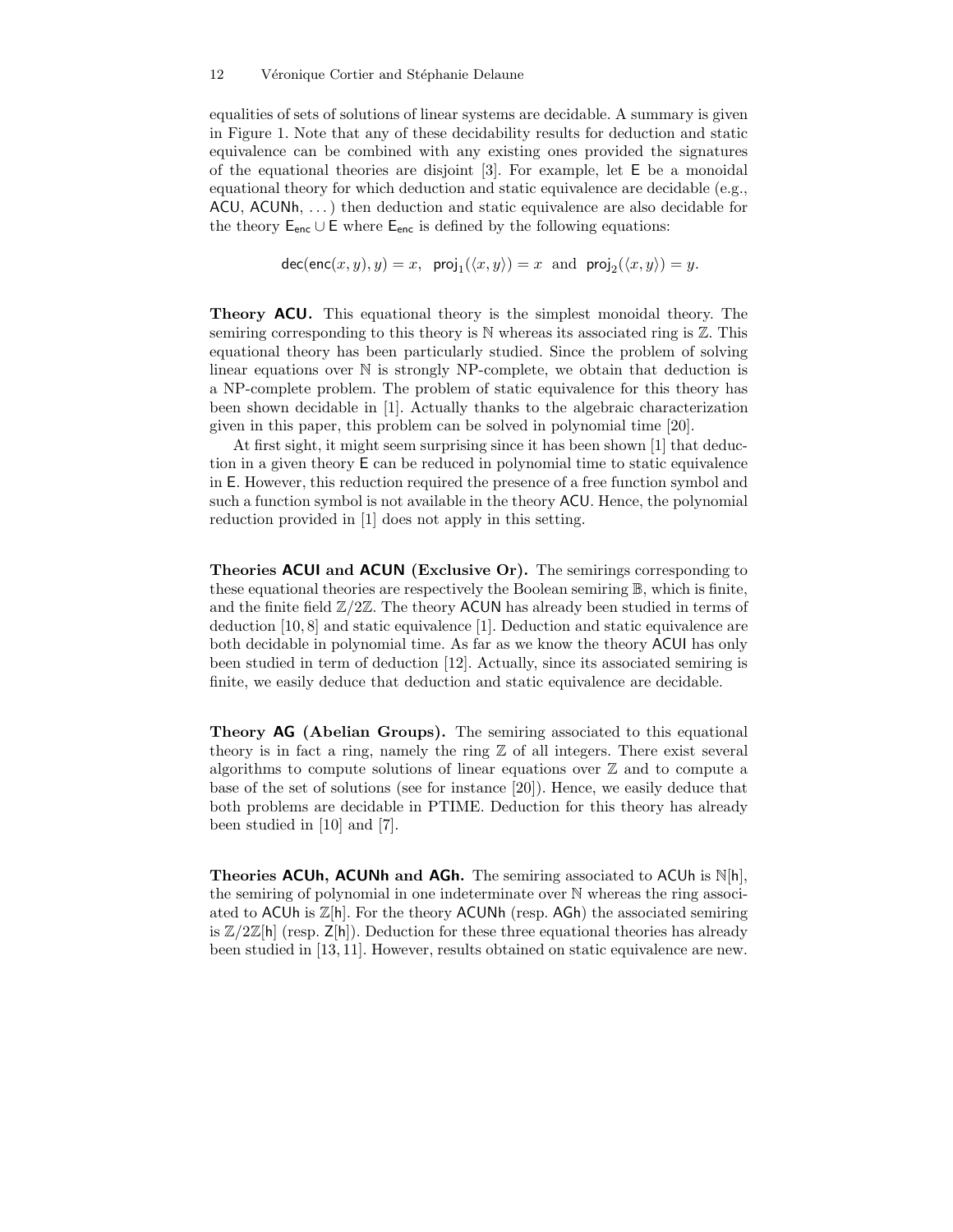- 1. ACUh and AGh: Deciding static equivalence for both these theories is reducible to the problem of deciding whether  $\text{Ker}(A) = \text{Ker}(B)$  where A and B are matrices built over  $N[h]$  in the case of ACUh and  $Z[h]$  in the case of AGh. This problem has been solved by F. Baader to obtain a unification algorithm for the theory  $AGh$  (see [4]). This is done by the help of Gröbner Base methods in a more general settings. Actually, he provides an algorithm even in the case of several commutating homomorphisms.
- 2. ACUNh: Deciding static equivalence in ACUNh is reducible to the problem of deciding whether  $Ker(A) = Ker(B)$  where A and B are matrices built over Z/2Z[h]. This is achieved in [14] with an automata-theoretic approach.

**Theory ACUII.** The semiring associated to ACUII is  $\mathbb{B}[h]$ . Deduction for this theory has never been studied but is clearly decidable. Indeed, to find a solution to  $A \cdot X = b$ , it is easy to see that each component of a solution to  $A \cdot X = b$  has a degree smaller than the degree of b. Hence, the question of deciding whether there exists X such that  $A \cdot X = b$  can be reduced to solving a system of linear equations over B. Theorem 2 does not help us to provide an algorithm to solve static equivalence. Note also that we cannot reduce the problem to the problem of deciding whether  $\text{Ker}(A) = \text{Ker}(B)$  since, as for ACUI, we are not able to associate a ring to this theory.

Adding more equations. A monoidal theory on a signature  $\Sigma$  may contain arbitrary additional equalities over  $\Sigma$ . Hence, the techniques developed in Section 5 and 6 can be applied to many different theories.

Example 10. Consider the theory  $\mathsf{E}_1$  over  $\Sigma_1 = \{+,0,-,\mathsf{h}\}\$  which consists of the equalities of AGh and the additional equality  $h(h(x)) = x$  which states that h is an involution. The theory  $E_1$  is a monoidal theory and its associated semiring  $S_{E_1}$ that is actually a ring is isomorphic to  $\mathbb{Z}[h] / (h^2-1)$ , i.e., the ring  $\mathbb{Z}[h]$  quotiented by the ideal generated by the polynomial  $h^2 - 1$ .

We can also consider more complex equational theories by simply associating each equation to a polynomial. This is illustrated in the next example.

Example 11. Consider the signature  $\Sigma_2 = \{+,0,-,h_1,h_2\}$  and the theory  $\mathsf{E}_2$ made up of the axioms of AG extending by  $h_1(h_2(x)) = h_2(h_1(x))$  and the following laws:

$$
h_1(x + y) = h_1(x) + h_1(y) \qquad h_1(0) = 0 \qquad h_1(h_1(h_2(x))) + h_2(h_2(x)) = 0
$$
  
\n
$$
h_2(x + y) = h_2(x) + h_2(y) \qquad h_2(0) = 0 \qquad h_1(x) + h_1(h_2(h_2(x))) = 0
$$

The theory  $\mathsf{E}_2$  is a monoidal theory and it is easy to see that its associated semiring  $\mathcal{S}_{\mathsf{E}_2}$  is isomorphic to  $\mathbb{Z}[\mathsf{h}_1, \mathsf{h}_2] / (\mathsf{h}_1^2 \mathsf{h}_2 + \mathsf{h}_2^2, \mathsf{h}_1 + \mathsf{h}_1 \mathsf{h}_2^2)$ , i.e., the ring  $\mathbb{Z}[\mathsf{h}]$  quotiented by the ideal generated by the polynomials  $h_1^2h_2 + h_2^2$  and  $h_1 + h_1h_2^2$ .

Thus decidability of deduction and static equivalence can be reduced to solving linear equations in the corresponding semiring and deciding the equalities of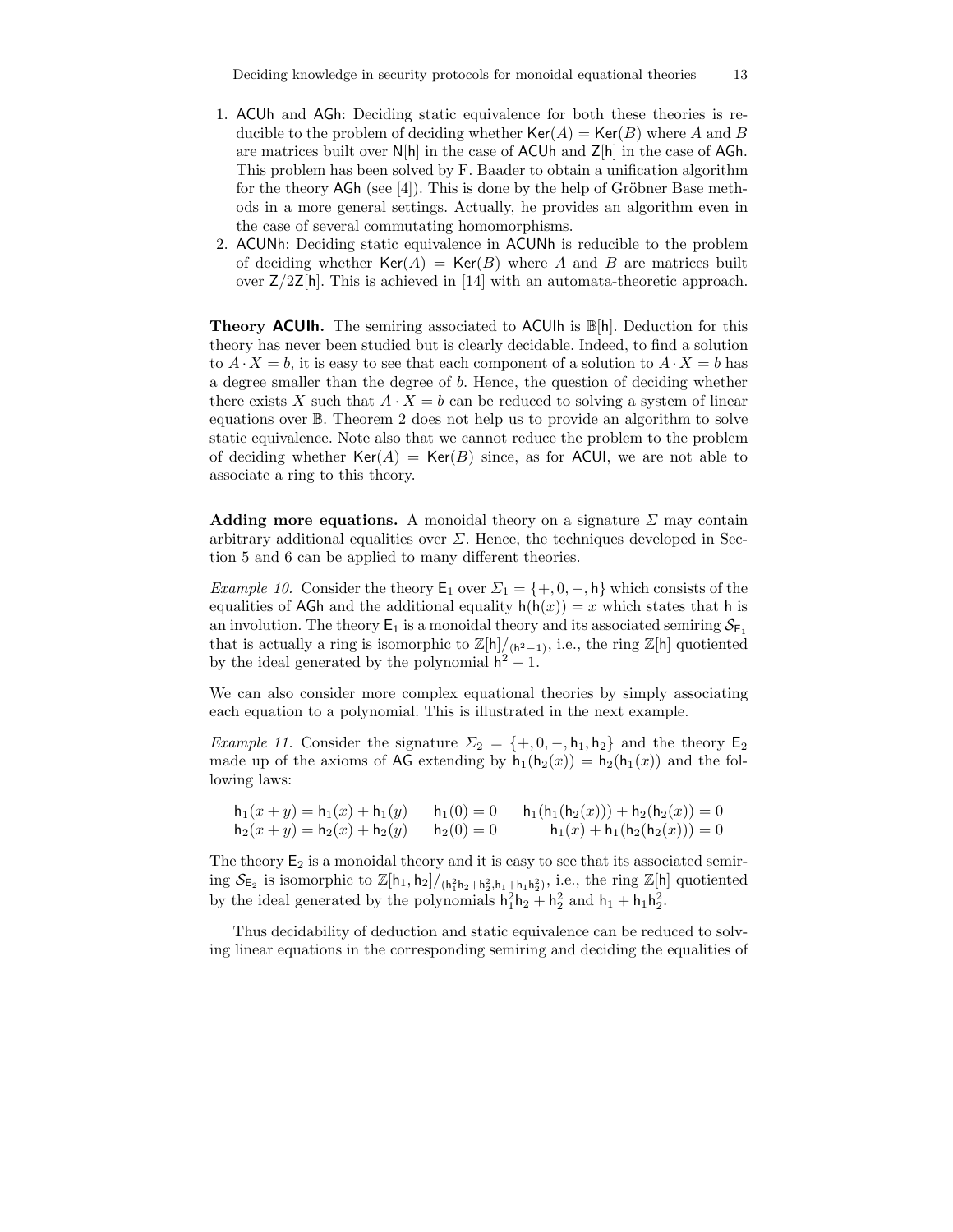| Theory E           | $\mathcal{S}_{\mathsf{E}}$           | $\mathcal{R}_{\mathsf{E}}$ | Deduction            | Static Equivalence           |  |
|--------------------|--------------------------------------|----------------------------|----------------------|------------------------------|--|
| <b>ACU</b>         | N                                    | $\mathbb{Z}$               | NP-complete          | decidable [1], PTIME $(new)$ |  |
| <b>ACUI</b>        | $\mathbb{B}$                         |                            | decidable [12]       | $decidable$ $(new)$          |  |
| <b>ACUN</b>        | $\mathbb{Z}/2\mathbb{Z}$             |                            | PTIME <sup>[8]</sup> | decidable [1], PTIME $(new)$ |  |
| AG                 | $\mathbb{Z}$                         |                            | PTIME [7]            | PTIME $(new)$                |  |
| <b>ACUh</b>        | N[h]                                 | $\mathbb{Z}[h]$            | $NP$ -complete [13]  | $decidable$ ( <i>new</i> )   |  |
| <b>ACUIh</b>       | $\mathbb{B}[\mathsf{h}]$             |                            | $decidable$ $(new)$  |                              |  |
| <b>ACUNh</b>       | $\mathbb{Z}/2\mathbb{Z}[\mathsf{h}]$ |                            | PTIME [11]           | $decidable$ ( <i>new</i> )   |  |
| AGh                | $\mathbb{Z}[\mathsf{h}]$             |                            | PTIME [11]           | $decidable$ ( <i>new</i> )   |  |
| $AGh_1 \ldots h_n$ | $\mathbb{Z}[h_1,\ldots,h_n]$         |                            | $decidable$ $(new)$  | $decidable$ ( <i>new</i> )   |  |

kernels of matrices in the corresponding ring. Hence, we can reduced our problems to rather classical problems of Algebra, which can often be solved using Gröbner basis for example.

|  | Fig. 1. Summary of the results. |  |  |
|--|---------------------------------|--|--|
|--|---------------------------------|--|--|

## 8 Conclusion

We have proposed a general schema for deciding deduction and static equivalence algorithms. This schema has to be filled with procedures for linear equations in order to yield complete algorithms. Such algorithms strongly depend on the structure of the semiring. In this paper, we have mentioned and used several existing results of Algebra. But Algebra can still provide useful techniques that allow us to deduce some new results. Moreover, efficient existing tools for solving algebraic problems can also be used to implement our algorithms.

Acknowledgment. We wish to thank Jean-Charles Faugère, Daniel Lazard and Paul Zimmermann for fruitful discussions.

### References

- 1. M. Abadi and V. Cortier. Deciding knowledge in security protocols under equational theories. Theoretical Computer Science, 387(1-2):2–32, 2006.
- 2. M. Abadi and C. Fournet. Mobile values, new names, and secure communication. In Proc. 28th ACM Symposium on Principles of Programming Languages (POPL'01), pages 104–115, London (UK), 2001. ACM.
- 3. M. Arnaud, V. Cortier, and S. Delaune. Combining algorithms for deciding knowledge in security protocols. In Proc. 6th International Symposium on Frontiers of Combining Systems (FroCoS'07), LNAI, Liverpool (UK), 2007. Springer.
- 4. F. Baader. Unification in commutative theories, Hilbert's basis theorem, and Gröbner bases. Journal of the  $ACM$ ,  $40(3):477-503$ , 1993.
- 5. F. Baader and W. Nutt. Combination problems for commutative/ monoidal theories or How algebra can help in equational unification. Applicable Algebra Engineering Communication and Computing, 7(4):309–337, 1996.